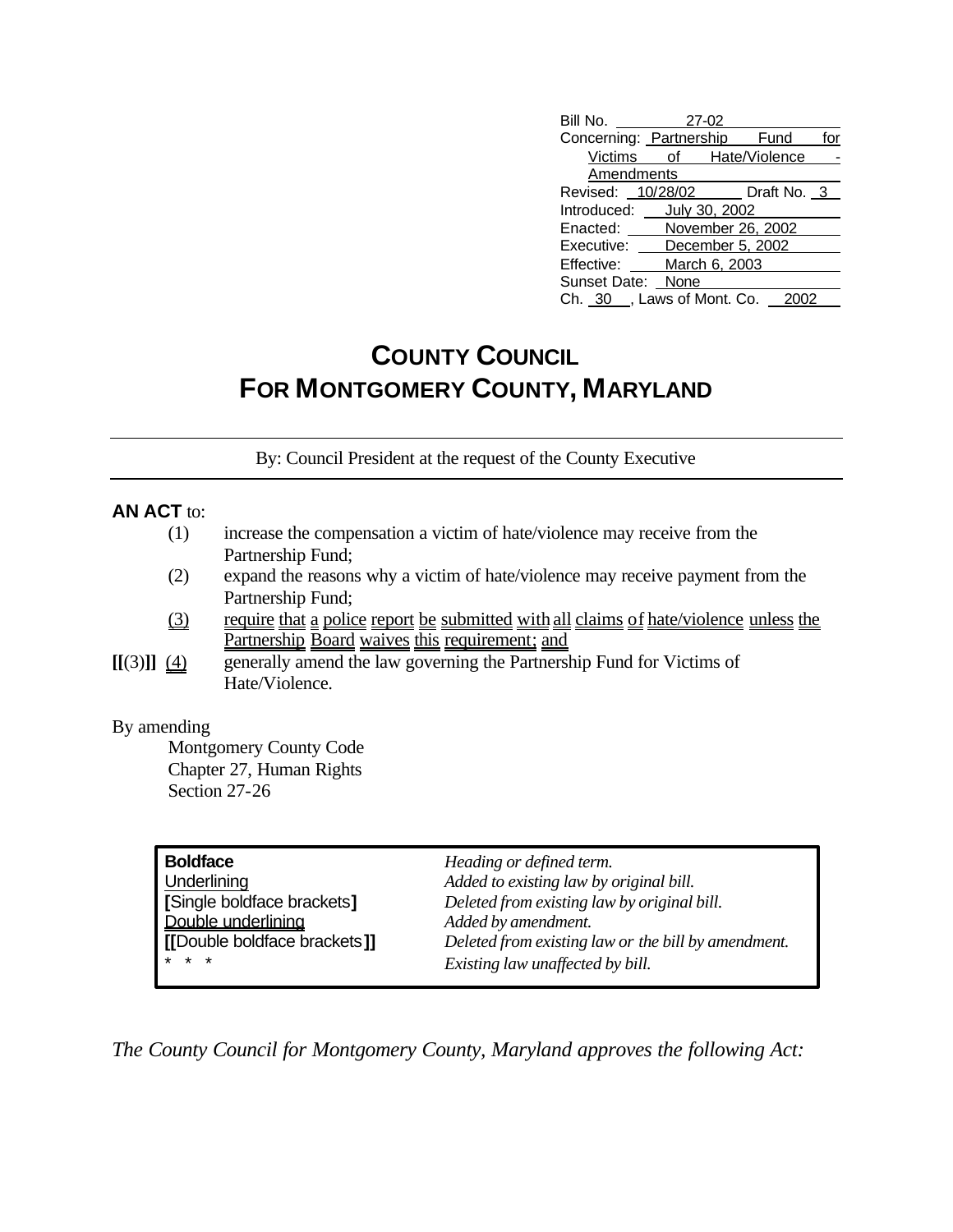| $\mathbf{1}$   |            |     | Sec 1. Section 27-26 is amended as follows:                   |
|----------------|------------|-----|---------------------------------------------------------------|
| $\overline{2}$ | $27 - 26.$ |     | Partnership Fund for victims of hate/violence.                |
| 3              | (a)        |     | Fund established.                                             |
| 4              |            | (1) | There is a Partnership Fund for victims of hate/violence.     |
| 5              |            | (2) | The Fund is created to [help] compensate victims of           |
| 6              |            |     | hate/violence [to repair or replace the victim's property     |
| 7              |            |     | damaged] for personal injury and property damage caused       |
| 8              |            |     | by the hate/violence incident.                                |
| 9              |            | (3) | The Commission on Human Rights must define what               |
| 10             |            |     | conduct is an act of hate/violence.                           |
| 11             |            | (4) | The County Executive must determine who will administer       |
| 12             |            |     | the Partnership Fund.                                         |
| 13             | (b)        |     | Board established.                                            |
| 14             |            | (1) | The Partnership Board has 7 members from the private          |
| 15             |            |     | sector appointed by the Executive and confirmed by the        |
| 16             |            |     | County Council.                                               |
| 17             |            | (2) | Each member is appointed for 3 years. At the end of a term,   |
| 18             |            |     | a member continues to serve until a successor is appointed    |
| 19             |            |     | and confirmed.                                                |
| 20             |            | (3) | A member of the Partnership Board is not paid for service     |
| 21             |            |     | on the Board.                                                 |
| 22             | (c)        |     | Contributions.                                                |
| 23             |            | (1) | The Board should solicit and deposit private contributions to |
| 24             |            |     | the Fund. The Board may spend up to 10 percent of the         |
| 25             |            |     | Fund to publicize the Fund and solicit private contributions. |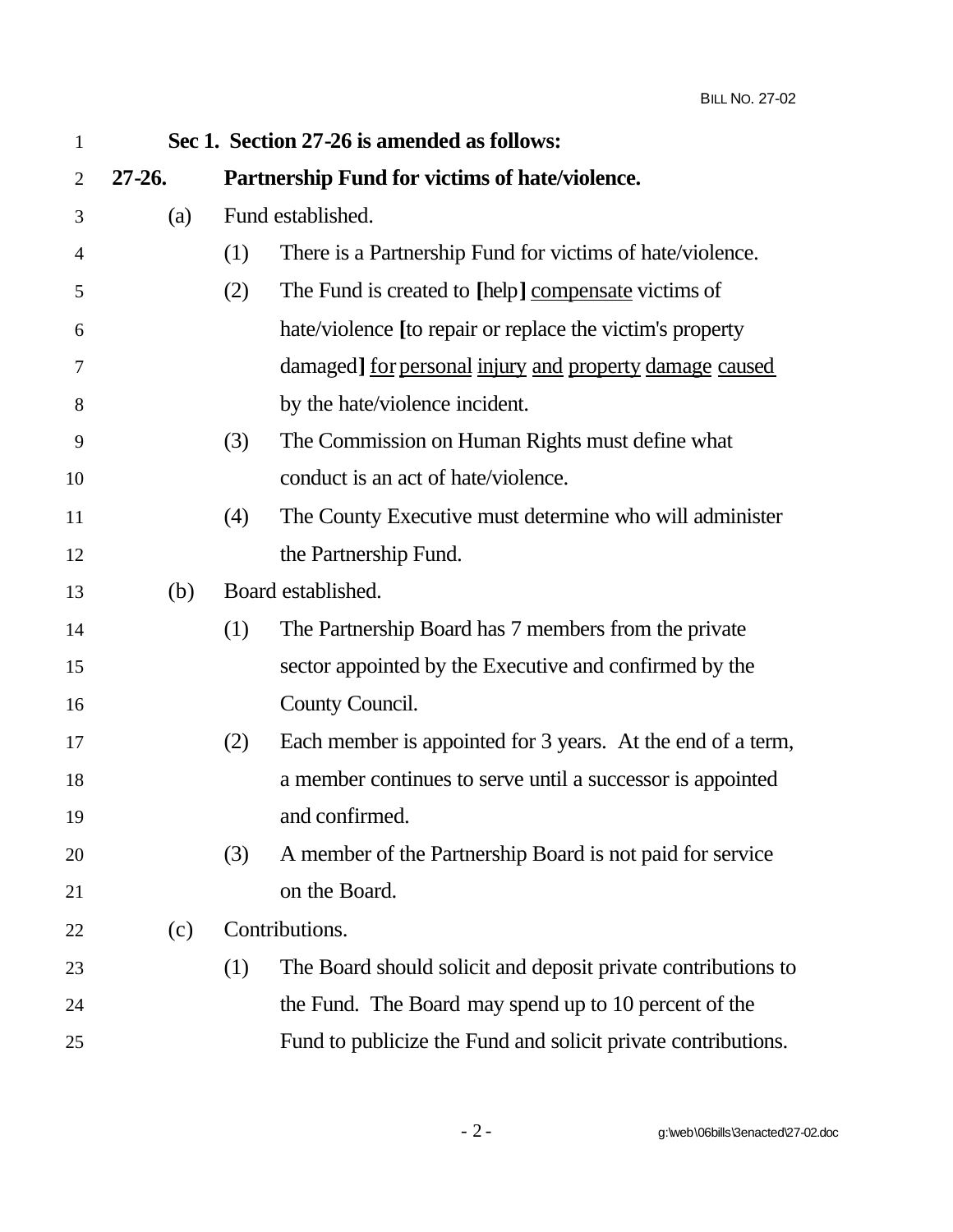BILL NO. 27-02

| 26 |                            | (2)      | The County must contribute \$25,000 per year to the Fund to the                 |
|----|----------------------------|----------|---------------------------------------------------------------------------------|
| 27 |                            |          | extent that funds are appropriated.                                             |
| 28 |                            | (3)      | The County government must also contribute \$2 for every \$1 of                 |
| 29 |                            |          | private contributions to the Fund, up to an additional \$30,000 per             |
| 30 |                            |          | a year, to the extent that funds are appropriated.                              |
| 31 | (d)                        |          | Victim compensation.                                                            |
| 32 |                            | (1)      | The Board may pay a victim of hate/violence up to \$2,000 from                  |
| 33 |                            |          | the Fund <u>for each incident of hate/violence</u> to [repair or replace        |
| 34 |                            |          | the victim's property damaged] compensate the victim for                        |
| 35 |                            |          | property damage caused by the hate/violence incident.                           |
| 36 |                            | (2)      | [A victim of hate/violence may not receive more than [\$5,000]                  |
| 37 |                            |          | $$8,000$ from the Fund in any 12-month period.] The Board may                   |
| 38 |                            |          | <u>pay a victim of hate/violence up to \$4,000 from the Fund for each</u>       |
| 39 |                            |          | incident of hate/violence to compensate the victim for personal                 |
| 40 |                            |          | injuries caused by the hate/violence incident. Personal injury                  |
| 41 |                            |          | <u>awards must be limited to actual damages for medical expenses.</u>           |
| 42 |                            |          | <u>psychological services, or lost wages.</u>                                   |
| 43 |                            |          | <u>(i) Lost wages must be based solely on employment</u>                        |
| 44 |                            |          | income and must be calculated based on an individual's                          |
| 45 |                            |          | gross average weekly wage immediately before the                                |
| 46 |                            |          | <u>incident</u> of hate/violence.                                               |
| 47 |                            | $\Omega$ | A victim of hate/violence may not receive more than \$8,000                     |
| 48 |                            |          | <u>from the Fund in any 12-month period.</u>                                    |
| 49 | $\underline{\mathbf{(e)}}$ |          | <u>Police Report. A police report, filed over the telephone or in person to</u> |
| 50 |                            |          | an appropriate law enforcement agency within 7 days after an act of             |
| 51 |                            |          | hate/violence occurred or was discovered, must be submitted with all            |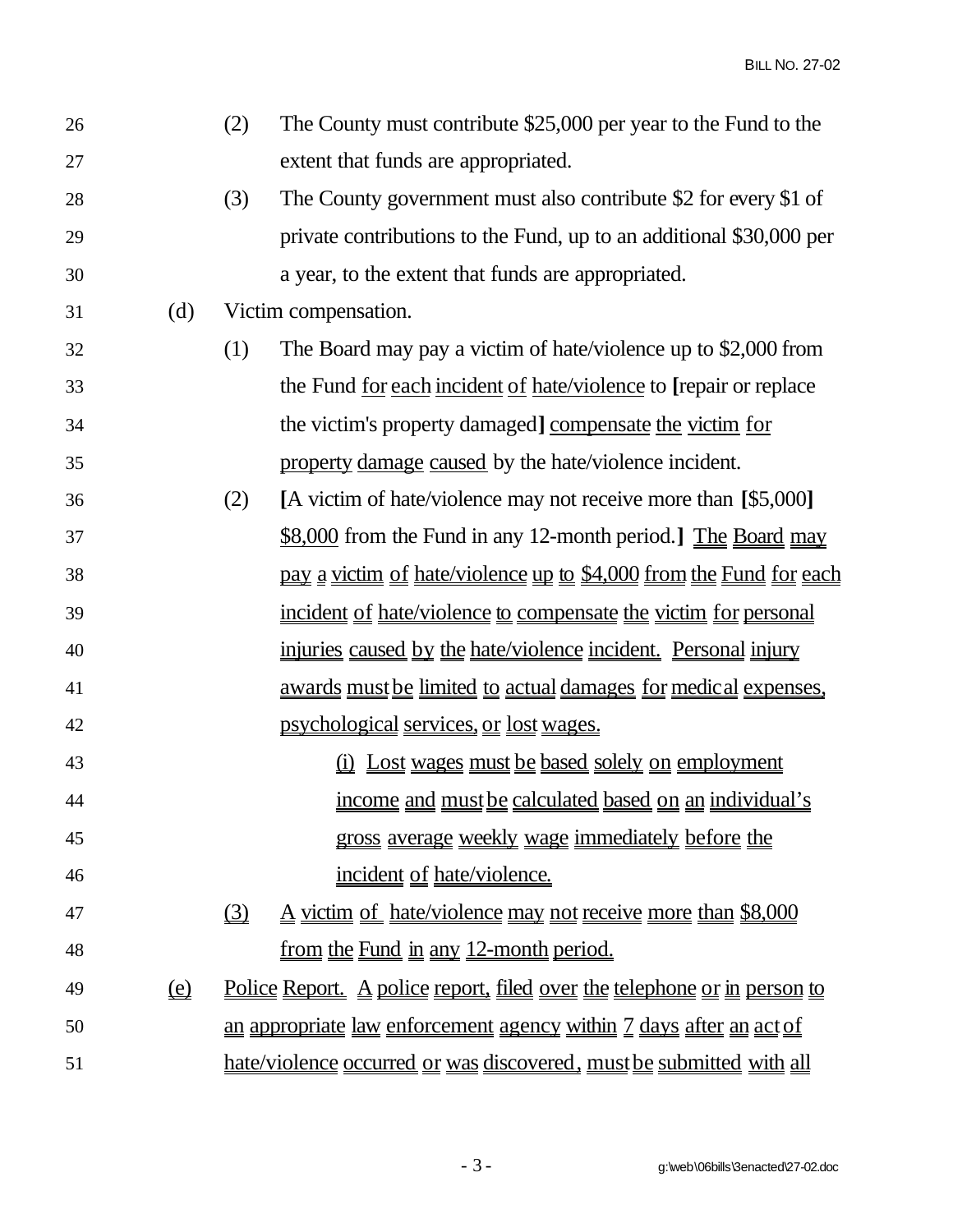| 52 |                             | claims. The Board may waive this requirement if an individual had    |                                                                       |  |
|----|-----------------------------|----------------------------------------------------------------------|-----------------------------------------------------------------------|--|
| 53 |                             | good cause for not filing a police report.                           |                                                                       |  |
| 54 | $[[(e)]]$ $\underline{(f)}$ | Reduction of compensation. The Board must reduce any payment from    |                                                                       |  |
| 55 |                             | the Fund by any amount the victim receives or is entitled to receive |                                                                       |  |
| 56 |                             | from any private or public source as compensation for damages from   |                                                                       |  |
| 57 |                             | the hate/violence incident.                                          |                                                                       |  |
| 58 |                             |                                                                      | <u>(i) The Board may pay for lost wages only to the extent that</u>   |  |
| 59 |                             |                                                                      | compensation is not available from an employer for vacation.          |  |
| 60 |                             | sick, or any other type of leave, insurance, the State victim        |                                                                       |  |
| 61 |                             | <u>compensation program under Maryland Code, Criminal</u>            |                                                                       |  |
| 62 |                             |                                                                      | <u>Procedure Article Section 11-811, the County victim assistance</u> |  |
| 63 |                             |                                                                      | program under Section 32-25, or any other source arising from         |  |
| 64 |                             | the same incident.                                                   |                                                                       |  |
| 65 | $[(f)]]$ $(g)$              | False claims. Any person who makes a false claim under this Section: |                                                                       |  |
| 66 |                             | (1)<br>commits a Class A violation; and                              |                                                                       |  |
| 67 |                             | (2)                                                                  | must reimburse the Fund for any payments received under this          |  |
| 68 |                             | Section.                                                             |                                                                       |  |
| 69 | [[(g)]](h)                  | Regulations. The County Executive may adopt regulations to           |                                                                       |  |
| 70 |                             | implement this Section under method (2).                             |                                                                       |  |
| 71 | Approved:                   |                                                                      |                                                                       |  |
|    |                             |                                                                      |                                                                       |  |
| 72 | /S/                         |                                                                      | November 26, 2002                                                     |  |
|    |                             | Steven A. Silverman, President, County Council                       | Date                                                                  |  |
| 73 | Approved:                   |                                                                      |                                                                       |  |
| 74 | /S/                         |                                                                      | December 5, 2002                                                      |  |
|    |                             | Douglas M. Duncan, County Executive                                  | Date                                                                  |  |